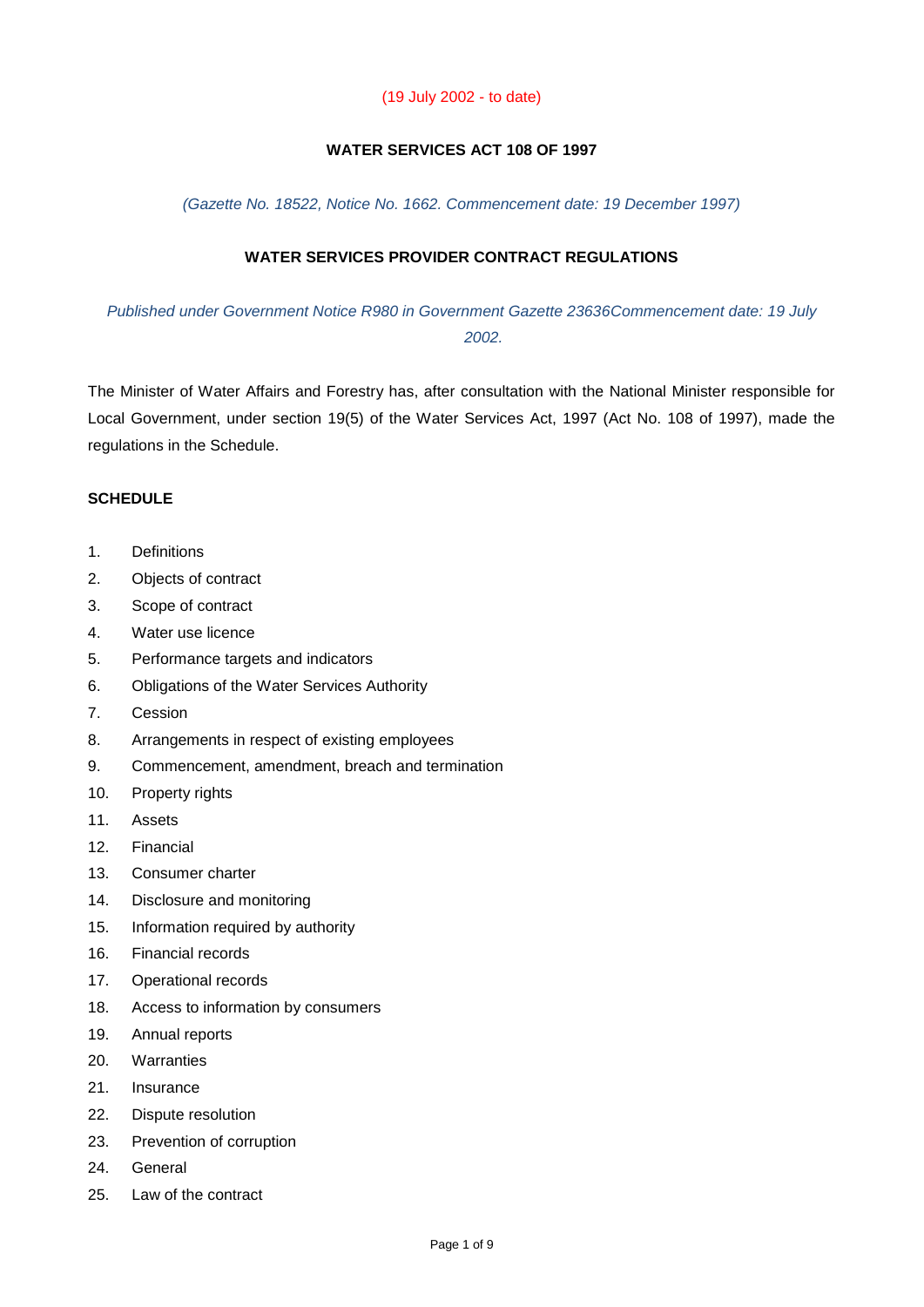# **1. Definitions**

In these Regulations any word or expression to which a meaning has been assigned in the Act shall have the meaning so assigned and, unless the context indicates otherwise -

"**contract**" means an agreement or renegotiated agreement in writing between a water services authority and a water services provider in terms of which the water services provider is to provide water services with or without capital investment;

"**contract area**" means the area within the jurisdictional boundaries of the water services authority or such other area as may be defined by a water services authority in which the water services are to be rendered by a water services provider;

"**corrupt action**" means the following -

- (a) giving or accepting any undue payment, bribe, gift gratuity or any other undue benefit in exchange for performing or forbearing to perform any action in connection with a contract; and
- (b) solicitation, offering, participation, conspiracy and attempt to bring about the circumstances mentioned in subregulation (a).

"**employment law**" includes, but is not limited to, any provision of the following Acts -

- (a) Unemployment Insurance Act, 1966 (Act No. 30 of 1966);
- (b) Occupational Health and Safety Act, 1993 (Act No. 85 of 1993);
- (c) Compensation for Occupational Injuries and Diseases Act, 1993 (Act No. 130 of 1993);
- (d) Labour Relations Act, 1995 (Act No. 66 of 1995);
- (e) Basic Conditions of Employment Act, 1997 (Act No. 75 of 1997); and
- (f) Skills Development Act, 1998 (Act No. 97 of 1998);

"**levels of service**" means the various methods and quantities, where applicable, for the provision of water services to consumers;

"**Local Government: Municipal Systems Act**" means the Local Government: Municipal Systems Act, 2000 (Act No. 32 of 2000);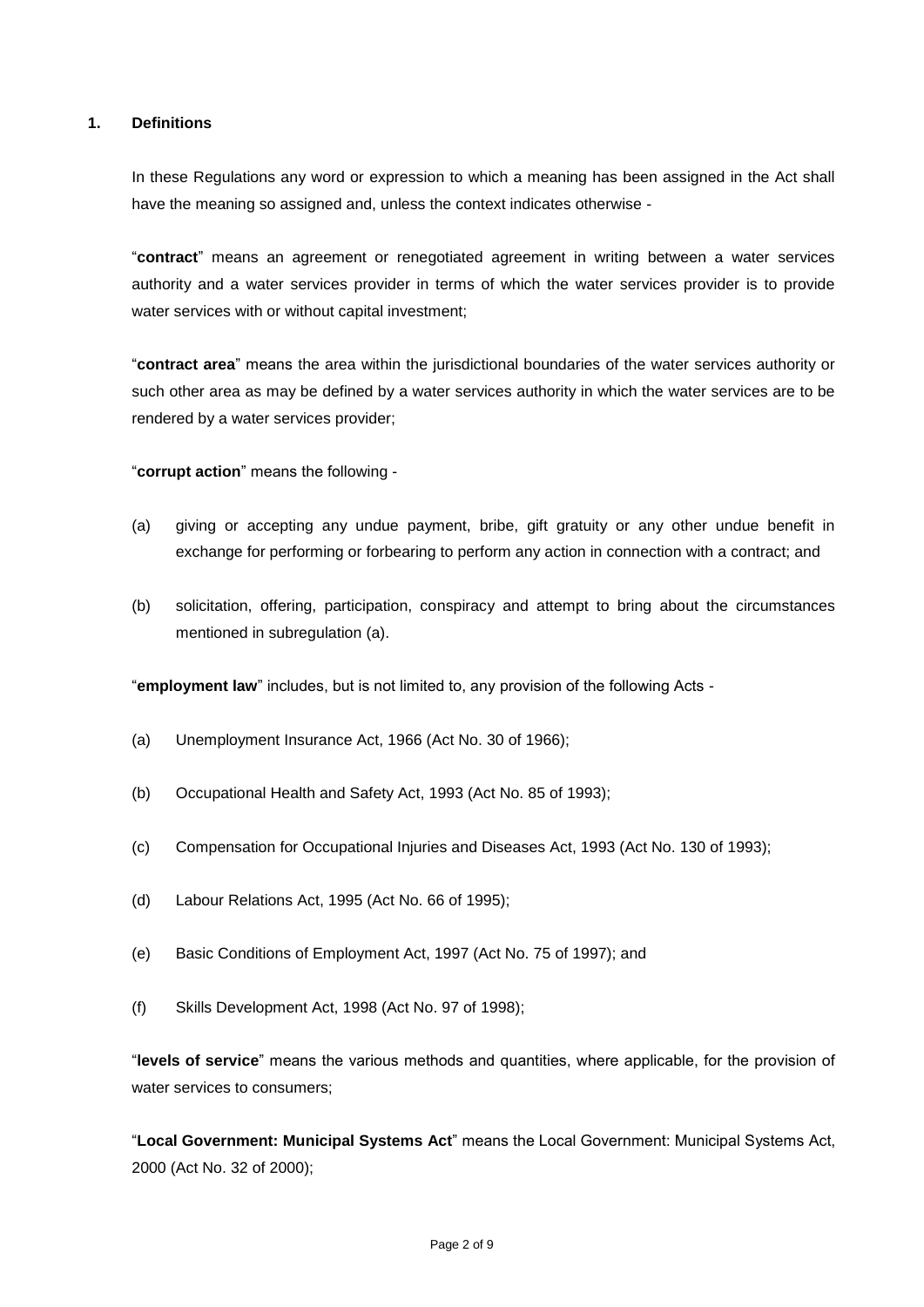"**publish**" means the dissemination, through media such as newspapers and radio, of information among consumers taking into account -

- (a) language preferences and usage in the contract area; and
- (b) the special needs of people who cannot read or write and of other disadvantaged groups;

"**standards of service**" means the operational performance of the services as measured against the relevant compulsory national norms and standards as contemplated in section 9 of the Act, as well as any additional standards specifically provided for in the contract; and

"**the Act**" means the Water Services Act, 1997 (Act No. 108 of 1997).

## **2. Objects of contract**

The contents of a contract must be consistent with -

- (a) the main objects of the Act as determined in section 2 of the Act; and
- (b) provisions of the Local Government: Municipal Systems Act.

#### **3. Scope of contract**

A contract must describe the scope of the water services to be provided by the water services provider and must -

- (a) set forth the manner in and the means by which any relevant portion of the water services development plan will be implemented;
- (b) designate the contract area in which the water services are to be provided and determine a procedure by means of which the contract area may be changed;
- (c) determine the conditions under which other water services providers, both within and outside the jurisdictional boundaries of the water services authority, may have access to and utilise any part of the water services works;
- (d) describe the levels of service and standards of service to be provided which, if variable, shall be defined for different geographic areas in the contract area accompanied by specific requirements, including time frames and where appropriate, accompanied by a capital development plan to achieve the target levels of the service; and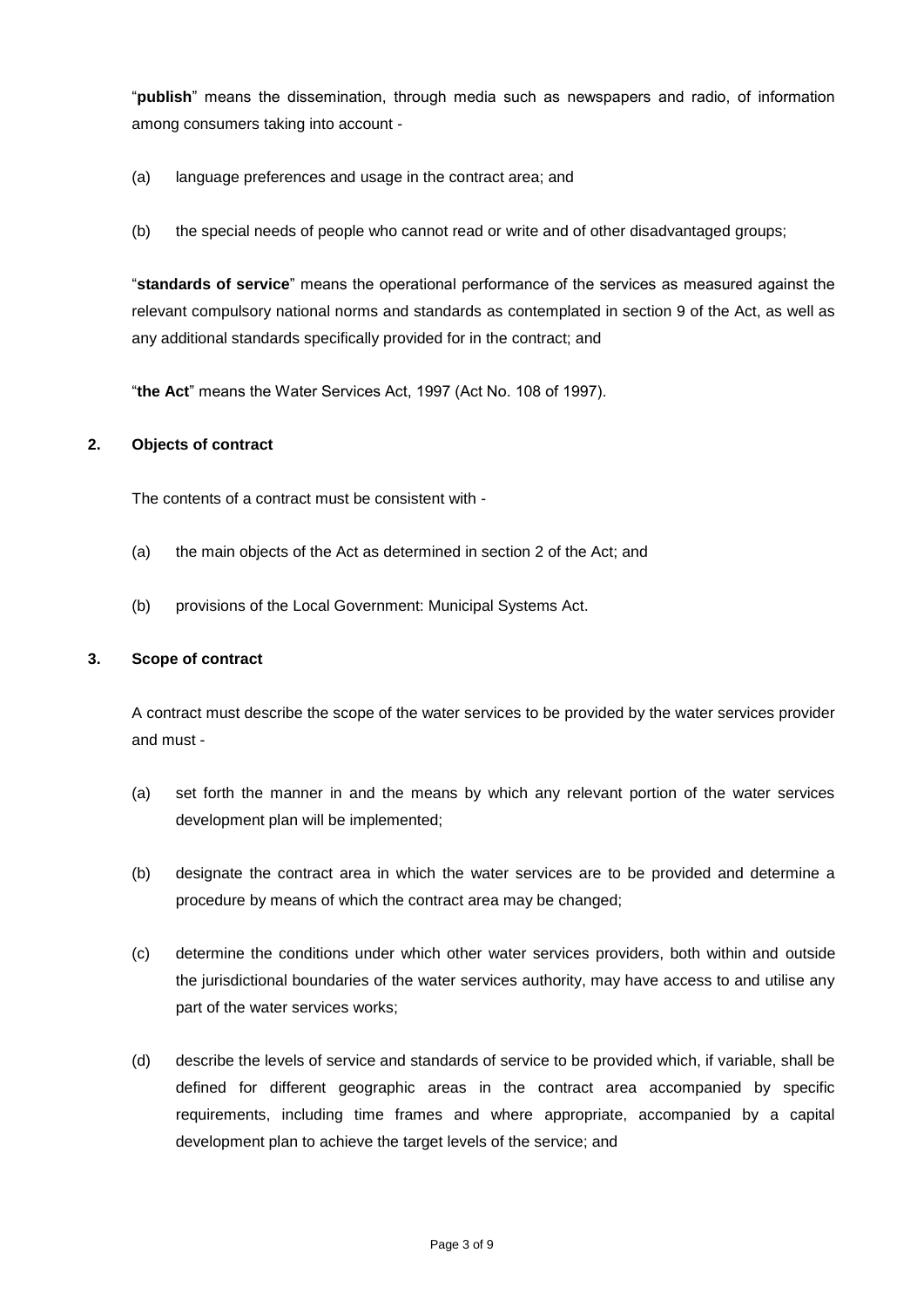(e) identify the water services works which shall form part of the contract and the process by which the water services provider gains access to such water services works.

## **4. Water use licence**

A contract must set forth the obligations of each party to obtain any licence required for the use of water under section 22(1) of the National Water Act, 1998 (Act No. 36 of 1998).

# **5. Performance targets and indicators**

A contract must provide for -

- (a) performance targets and indicators developed after consultation with consumers, including those relating to the levels of service and standards of service to be achieved by the water services provider over fixed periods;
- (b) periodic performance reviews; and
- (c) a process whereby performance targets and indicators may be renegotiated in consultation with consumers.

# **6. Obligations of the Water Services Authority**

A contract must set forth the obligations of the water services authority that are a necessary condition for the achievement by the water services provider of any performance target, including those relating to the achievement of any level of service or standard of service.

## **7. Cession**

A contract must include a provision in terms of which the water services provider is prohibited from ceding any of its rights or assigning any of its obligations under the contract to any person without the prior permission of the water services authority.

## **8. Arrangements in respect of existing employees**

A contract must provide for an arrangement in terms of which the existing employees of the water services authority involved in water services affected by the contract are to be managed in accordance with the employment law.

## **9. Commencement, amendment, breach and termination**

A contract must provide for -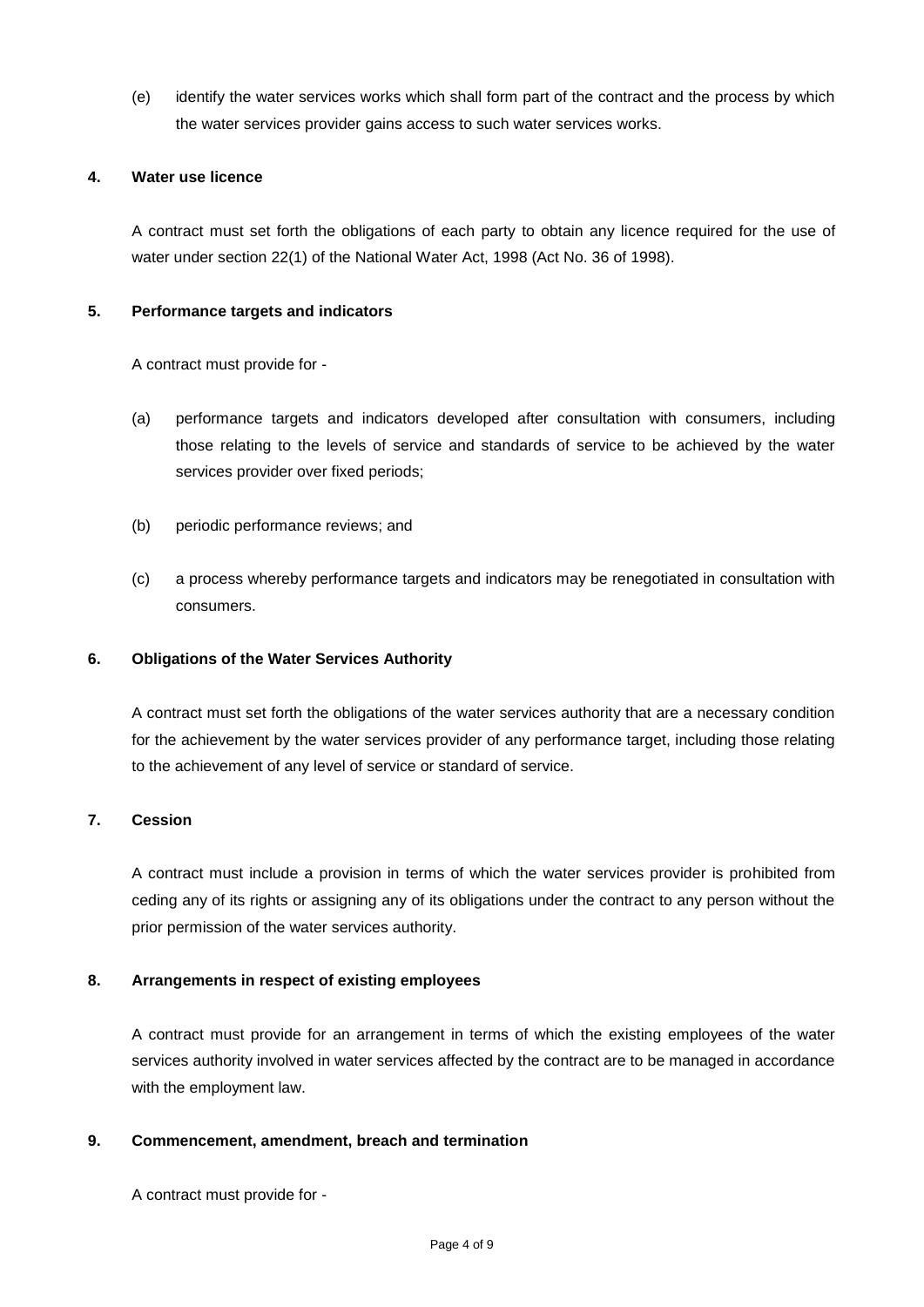- (a) the duration of the contract, which may not exceed a maximum of 30 years calculated from the date of signature of the contract;
- (b) the manner and means by which the contract will be reviewed as part of the Integrated Development Planning process required in terms of Chapter 5 of the Local Government: Municipal Systems Act;
- (c) a procedure for earlier termination of the contract;
- (d) notification by an aggrieved party to the other party of any breach of contract within a specified period and the legal remedies available to the aggrieved party where such breach of contract is not rectified within the period stated by the aggrieved party in its notification to the other party;
- (e) a procedure upon the termination of the contract
	- (i) for the efficient and orderly return of the water services works and any other assets, rights and obligations held by the water services provider under the contract, to the water services authority; and
	- (ii) for the settlement of all outstanding debts between the parties;
- (f) the effect on the contractual rights and obligations of the parties in the event of force majeure;
- (g) a procedure, should clearly prescribed circumstances have changed materially
	- (i) for effecting an amendment to tariffs, remuneration or a modification of levels of service or standards of service; and
	- (ii) that includes public disclosure of the amendments or modifications contemplated in subparagraph (i); and
- (h) any specified penalties which may be applied by either party, for non-performance.

## **10. Property rights**

A contract must require that any plan, manual, data base, inventory, survey, financial and other record, and all other information compiled in terms of the contract shall remain the property of the water services authority.

#### **11. Assets**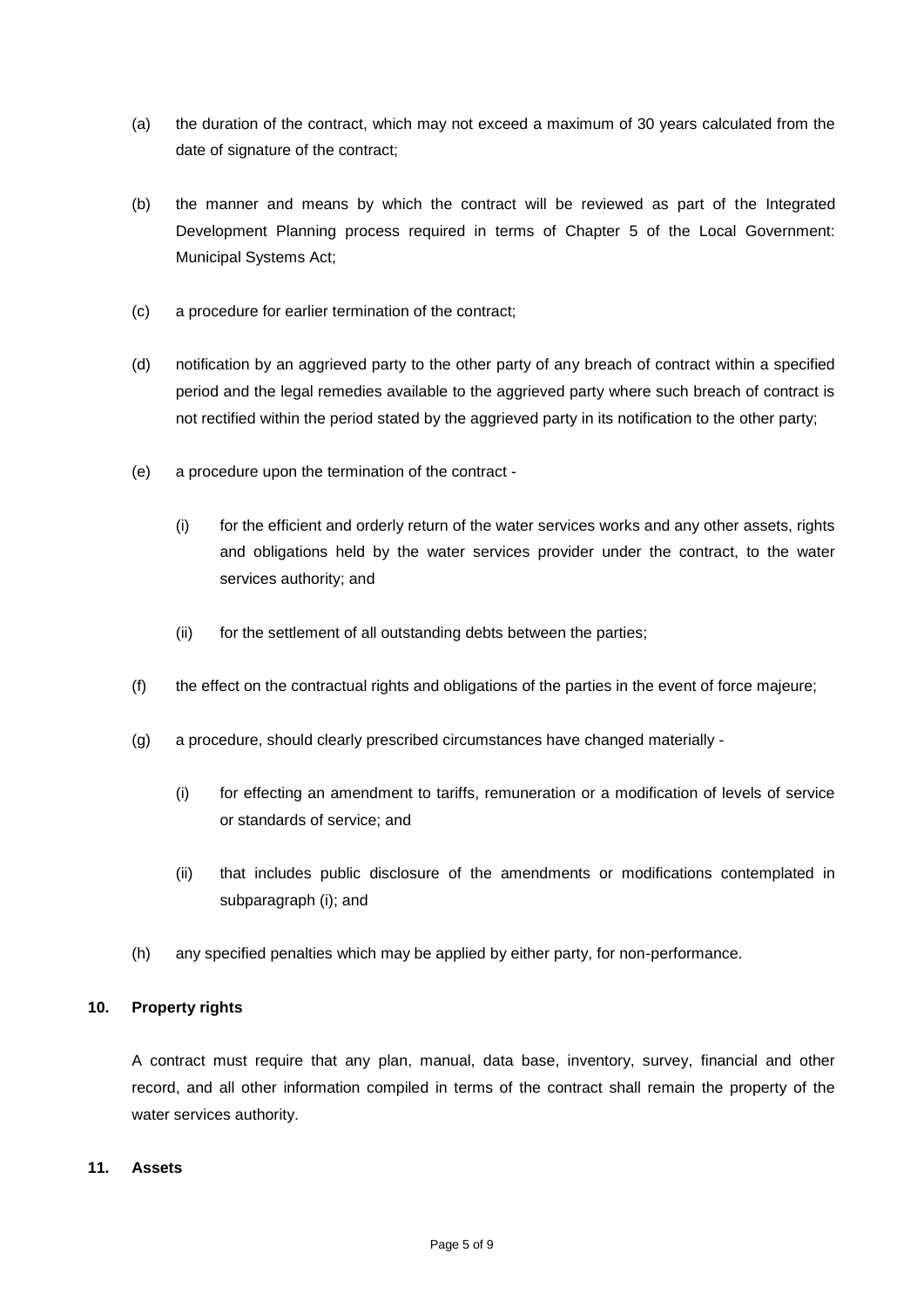A contract must -

- (a) prohibit the disposal, alienation, or encumbrance of any existing or future immovable asset of a water services authority, including any component of the water services works, unless such disposal, alienation, or encumbrance is -
	- (i) provided for in the water services authority's development plan; or
	- (ii) approved by a council resolution of the water services authority;
- (b) provide for the furnishing of asset management and maintenance plans to demonstrate; that the water services works are being maintained in a reasonable condition in accordance therewith; and
- (c) provide procedures for the procurement, disposal, alienation, and encumbrance of assets.

# **12. Financial**

A contract must provide for a method by which the water services provider shall receive payment for its performance in terms of the contract and that method must

- (a) provide an incentive for the water services provider to perform efficiently and effectively;
- (b) take into account the requirement for a reasonable rate of return on any investment made by the water services provider in terms of the contract and that rate of return must -
	- (i) be commensurate with the risks involved;
	- (ii) be based on information provided during the procurement process; and
	- (iii) when based on a price index or on a cost of capital, be specified and based on one that is readily available from a reputable source and regularly published;
- (c) provide for the periodic financial review of the method; and
- (d) provide for the sharing of any financial benefit to be achieved by the efficient and effective performance of the water services provider.

# **13. Consumer charter**

Where the contract provides for the water services provider to provide services directly to consumers, a contract must -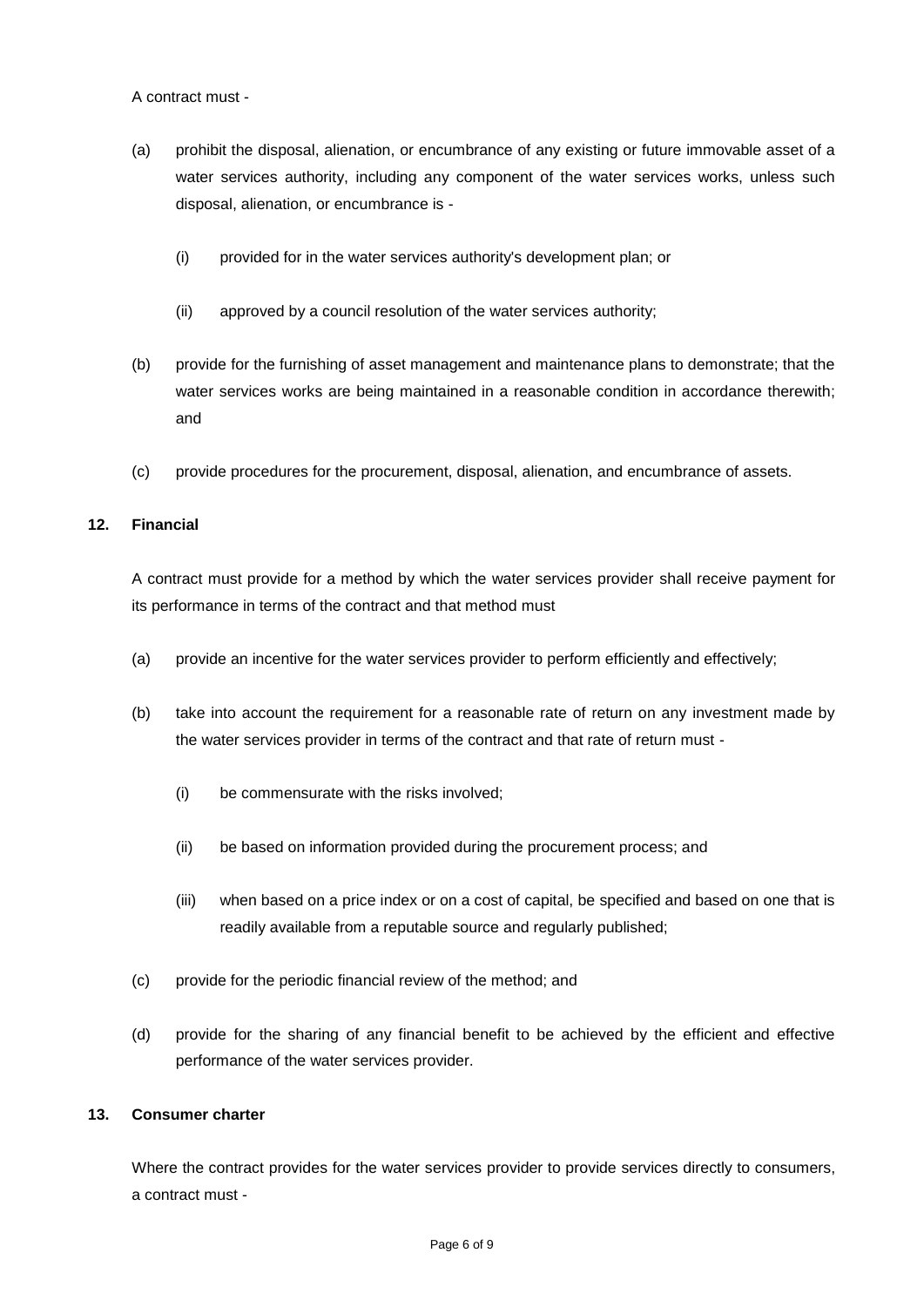- (a) require a water services provider to prepare and publish a consumer charter that at least
	- (i) fulfils the requirements for conditions for provision of water services as contemplated in section 4 of the Act;
	- (ii) provides a system for dealing with consumers' complaints;
	- (iii) sets out a consumer's right to redress; and
- (b) provide for procedures to enable consumers in the contract area to participate in the preparation of the consumer charter, and must for that purpose provide for-
	- (i) public meetings and hearings that take into account the language preferences and usage in the contract area; and
	- (ii) the receipt, processing and consideration of comments and other inputs on the proposed charter by consumers.

## **14. Disclosure and monitoring**

A contract must provide for the manner in and the means by which the water services authority must monitor the performance of the water services provider in order to comply with the provisions of section 27 of the Act.

## **15. Information required by authority**

A contract must provide for the water services provider to provide the water services authority with such information as may be reasonably required for the water services authority to monitor the contract and to comply with its obligations to report to the Minister and the Province on compliance by the water services provider with the Act and these Regulations.

## **16. Financial records**

A contract must require the water services provider to -

(a) prepare and maintain financial records and statements in accordance with the Generally Accepted Accounting Practice publication adopted in the Republic of South Africa or, in the case of a sphere of government, in accordance with the relevant financial management legislation; and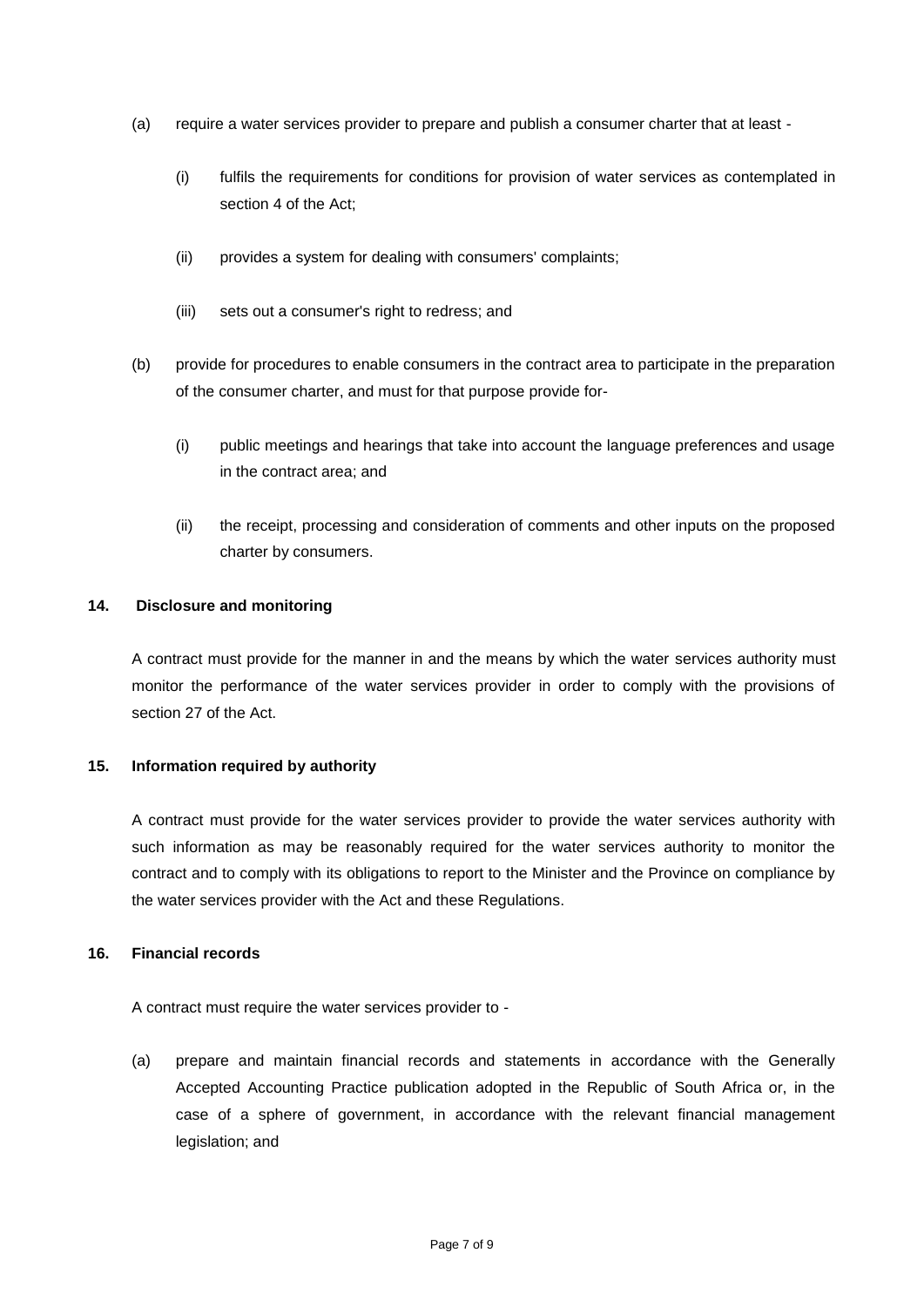(b) allow the water services authority access to all financial records and statements reasonably required for the monitoring and regulation of the contract.

#### **17. Operational records**

A contract must require a water services provider to prepare and maintain -

- (a) a record of all existing and past consumers of water services dealt with in terms of the contract;
- (b) an asset inventory including the condition and geographical location of all water services works covered by the contract; and
- (c) a record of operations, maintenance, inspections and technical auditing.

#### **18. Access to information by consumers**

A water services provider must be required in terms of the contract to ensure access to such information as may be reasonably called for by a consumer or a potential consumer.

#### **19. Annual reports**

A contract must require a water services provider to annually publish at least –

- (a) a report on performance against targets and indicators required under regulation 5;
- (b) a situation report in respect of the appropriate sections of the water services development plan;
- (c) details of any penalties levied by either party for non-performance by the other party in terms of the contract or disputes that have arisen due to the alleged non-performance of either party;
- (d) audited contract accounts of the water services provider; and
- (e) the tariff rates and structure.

#### **20. Warranties**

A contract must set out any warranties or performance guarantees to be furnished by the water services provider in respect of its ability to fulfil its contractual obligations.

#### **21. Insurance**

A contract must set forth the nature and the level of insurance to be taken by the parties.